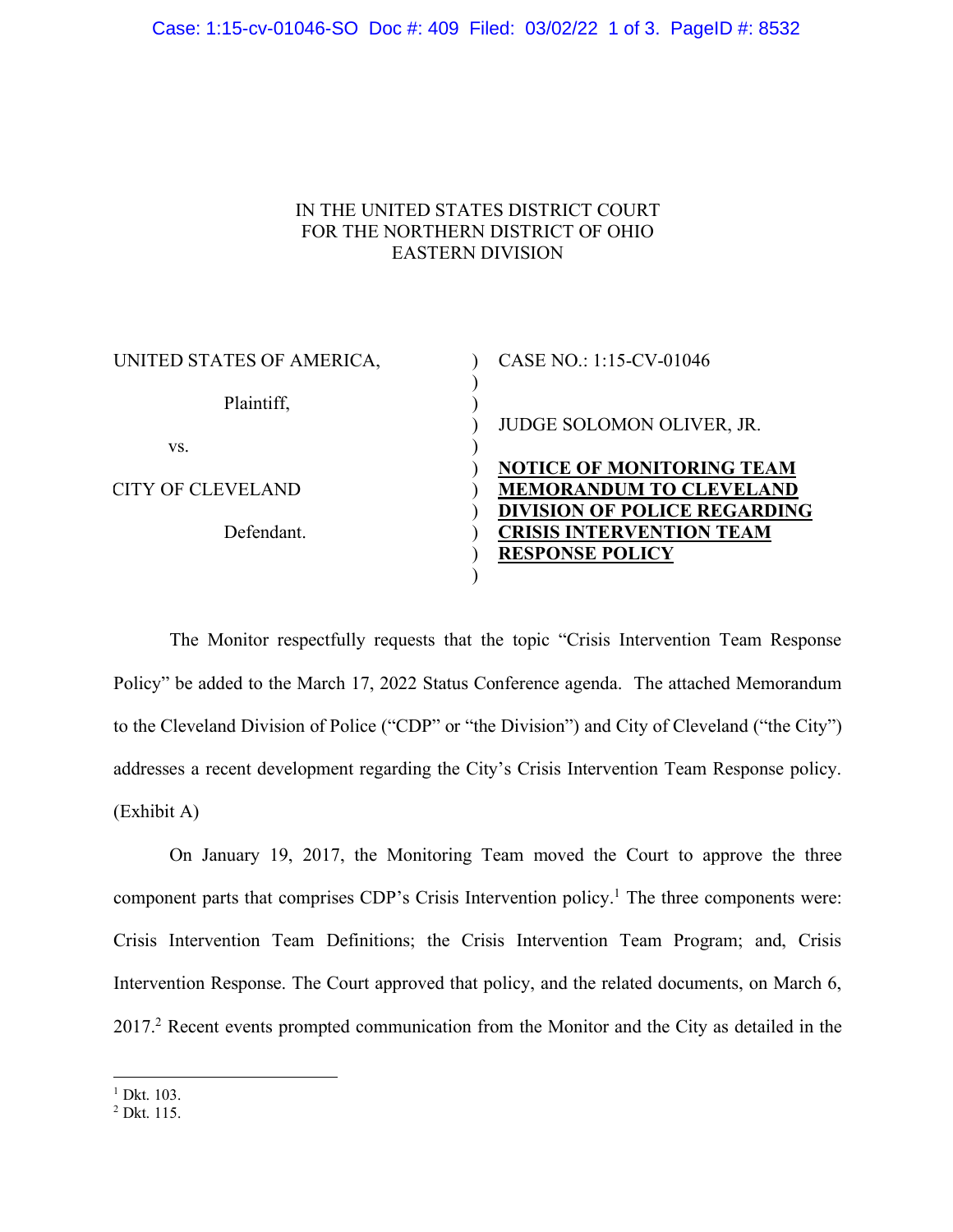attached Memorandum. Additionally, the need for the City to provide an update to the Court regarding Crisis Intervention has become apparent to the Monitoring Team.

Respectfully submitted,

/s/ Hassan Aden

HASSAN ADEN Monitor The Aden Group LLC 8022 Fairfax Road Alexandria, VA 22308 Tel: (571) 274-7821 Email: aden@theadengroup.com